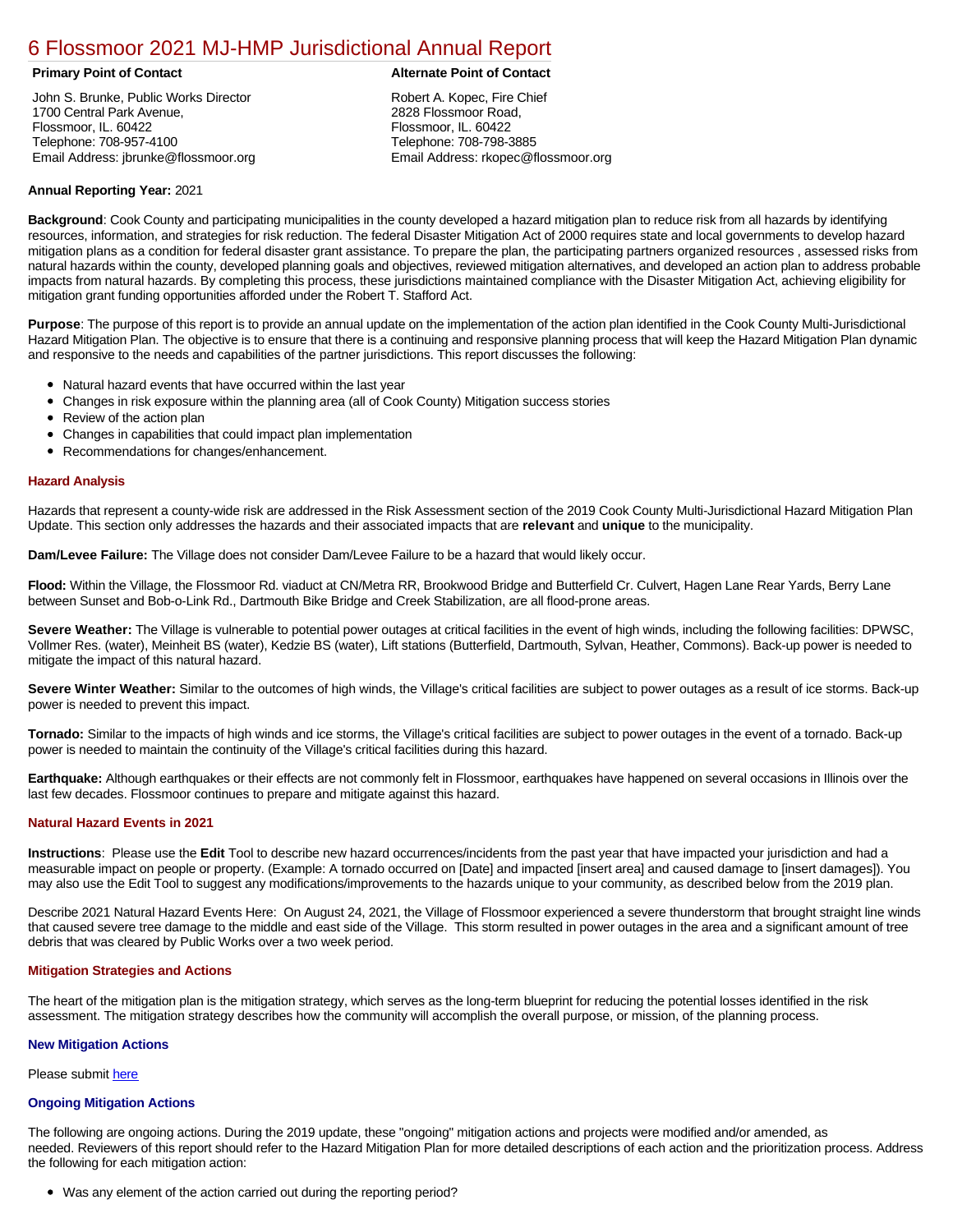### If no action was completed, why?

Is the timeline for implementation or the action still appropriate?

If the action was completed, does it need to be changed or removed from the action plan?

| TABLE: HAZARD MITIGATION ACTION PLAN MATRIX                                                                                                                                                                             |                                                                                             |             |                                    |                                 |                         |                          |                                            |                                                            |
|-------------------------------------------------------------------------------------------------------------------------------------------------------------------------------------------------------------------------|---------------------------------------------------------------------------------------------|-------------|------------------------------------|---------------------------------|-------------------------|--------------------------|--------------------------------------------|------------------------------------------------------------|
| <b>Completion status legend:</b><br><b>O</b> = Action Ongoing toward Completion<br>$N = New$<br>$R =$ Want Removed from Annex<br>$C = Project Completed$<br>$X = No$ Action Taken                                       |                                                                                             |             |                                    |                                 |                         |                          |                                            |                                                            |
| 2021 Status                                                                                                                                                                                                             | 2020 Status                                                                                 | 2019 Status | <b>Hazards</b><br><b>Mitigated</b> | <b>Objectives</b><br>Met        | Lead<br>Agencies        | <b>Estimated</b><br>Cost | Sources of<br><b>Funding</b>               | <b>Timeline/Projected</b><br><b>Completion Date</b><br>(a) |
|                                                                                                                                                                                                                         | Action F1.1-Replace the Brookwood Road bridge and culvert.                                  |             |                                    |                                 |                         |                          |                                            |                                                            |
| <b>Status Description:</b>                                                                                                                                                                                              |                                                                                             |             |                                    |                                 |                         |                          |                                            |                                                            |
| $\circ$                                                                                                                                                                                                                 | Ongoing                                                                                     | Ongoing     | Flood, Severe<br>Weather           | 3, 4, 6, 9, 11,<br>12           | <b>Public Works</b>     | \$1.3 million;<br>High   | Village of<br>Flossmoor.<br>Grants         | Short-term                                                 |
|                                                                                                                                                                                                                         | Action F1.2-Flossmoor Road Viaduct Drainage Improvements Project                            |             |                                    |                                 |                         |                          |                                            |                                                            |
| <b>Status Description:</b>                                                                                                                                                                                              |                                                                                             |             |                                    |                                 |                         |                          |                                            |                                                            |
| O                                                                                                                                                                                                                       | Ongoing                                                                                     | Ongoing     | Flood, Severe<br>Weather           | 3, 4, 6, 8, 9, 12,<br>13        | <b>Public Works</b>     | \$6.5 million;<br>High   | GO Bond &<br>Grants                        | Short-term                                                 |
|                                                                                                                                                                                                                         | Action F1.3-Update Emergency Operations Plan.                                               |             |                                    |                                 |                         |                          |                                            |                                                            |
| <b>Status Description:</b>                                                                                                                                                                                              |                                                                                             |             |                                    |                                 |                         |                          |                                            |                                                            |
| $\circ$                                                                                                                                                                                                                 | Ongoing                                                                                     | Ongoing     | All                                | 1, 2, 4, 5, 8, 12               | Fire                    | Low                      | <b>General Fund</b>                        | Short-term                                                 |
|                                                                                                                                                                                                                         | Action F1.4-Butterfield Creek alternate flood wall project (BTCR-G3).                       |             |                                    |                                 |                         |                          |                                            |                                                            |
| <b>Status Description:</b>                                                                                                                                                                                              |                                                                                             |             |                                    |                                 |                         |                          |                                            |                                                            |
|                                                                                                                                                                                                                         | Removed                                                                                     | Removed     | Flood, Severe<br>Weather           | 3, 4, 6, 7, 8, 9,<br>11, 12, 13 | <b>Public Works</b>     | Low                      | <b>MWRD</b>                                | Removed                                                    |
|                                                                                                                                                                                                                         | Action F1.5-Butterfield Road flood control project/creek widening.                          |             |                                    |                                 |                         |                          |                                            |                                                            |
| <b>Status Description:</b>                                                                                                                                                                                              |                                                                                             |             |                                    |                                 |                         |                          |                                            |                                                            |
| X                                                                                                                                                                                                                       | Long-term                                                                                   | Ongoing     | Flood, Severe<br>Weather           | 3, 4, 6, 7, 8, 9,<br>11, 12, 13 | <b>Public Works</b>     | High                     | Unknown /<br>Grants                        | Long-term                                                  |
|                                                                                                                                                                                                                         | Action F1.6-Dartmouth bike bridge/creek bank stabilization.                                 |             |                                    |                                 |                         |                          |                                            |                                                            |
| <b>Status Description:</b>                                                                                                                                                                                              |                                                                                             |             |                                    |                                 |                         |                          |                                            |                                                            |
| O                                                                                                                                                                                                                       | Short-term                                                                                  | Ongoing     | Flood, Severe<br>Weather           | 3, 6, 7, 9, 12,<br>13           | <b>Public Works</b>     | \$500,000; Low           | Village of<br>Flossmoor,<br>Grants         | Short-term                                                 |
|                                                                                                                                                                                                                         | Action F1.7-Cherry Creek East Branch Flood Control Project.                                 |             |                                    |                                 |                         |                          |                                            |                                                            |
| <b>Status Description:</b>                                                                                                                                                                                              |                                                                                             |             |                                    |                                 |                         |                          |                                            |                                                            |
|                                                                                                                                                                                                                         | Completed                                                                                   | Completed   | Flood, Severe<br>Weather           | 3, 4, 6, 7, 8, 9,<br>11, 12, 13 | <b>Public Works</b>     | \$3,304,500;<br>High     | <b>MWRD</b>                                | Completed                                                  |
|                                                                                                                                                                                                                         | Action F1.8-Early warning storm siren.                                                      |             |                                    |                                 |                         |                          |                                            |                                                            |
| <b>Status Description:</b>                                                                                                                                                                                              |                                                                                             |             |                                    |                                 |                         |                          |                                            |                                                            |
| $\circ$                                                                                                                                                                                                                 | Short-term                                                                                  | Ongoing     | All                                | 5, 6, 8                         | Fire                    | Medium                   | Grants                                     | Long-term                                                  |
| Action F1.9—Where appropriate, support retrofitting, purchase, or relocation of structures in hazard-prone areas to prevent future structure damage. Give<br>priority to properties with exposure to repetitive losses. |                                                                                             |             |                                    |                                 |                         |                          |                                            |                                                            |
| <b>Status Description:</b>                                                                                                                                                                                              |                                                                                             |             |                                    |                                 |                         |                          |                                            |                                                            |
|                                                                                                                                                                                                                         | Removed                                                                                     | Removed     | All                                | 7, 13                           | Village of<br>Flossmoor | High                     | <b>FEMA Hazard</b><br>Mitigation<br>Grants | Removed                                                    |
| Action F1.10-Continue to support the countywide actions identified in this plan.                                                                                                                                        |                                                                                             |             |                                    |                                 |                         |                          |                                            |                                                            |
| <b>Status Description:</b>                                                                                                                                                                                              |                                                                                             |             |                                    |                                 |                         |                          |                                            |                                                            |
| $\circ$                                                                                                                                                                                                                 | Ongoing                                                                                     | Ongoing     | All                                | All                             | Village of<br>Flossmoor | Low                      | <b>General Fund</b>                        | Short- and Long-<br>term                                   |
|                                                                                                                                                                                                                         | Action F1.11-Actively participate in the plan maintenance strategy identified in this plan. |             |                                    |                                 |                         |                          |                                            |                                                            |
| <b>Status Description:</b>                                                                                                                                                                                              |                                                                                             |             |                                    |                                 |                         |                          |                                            |                                                            |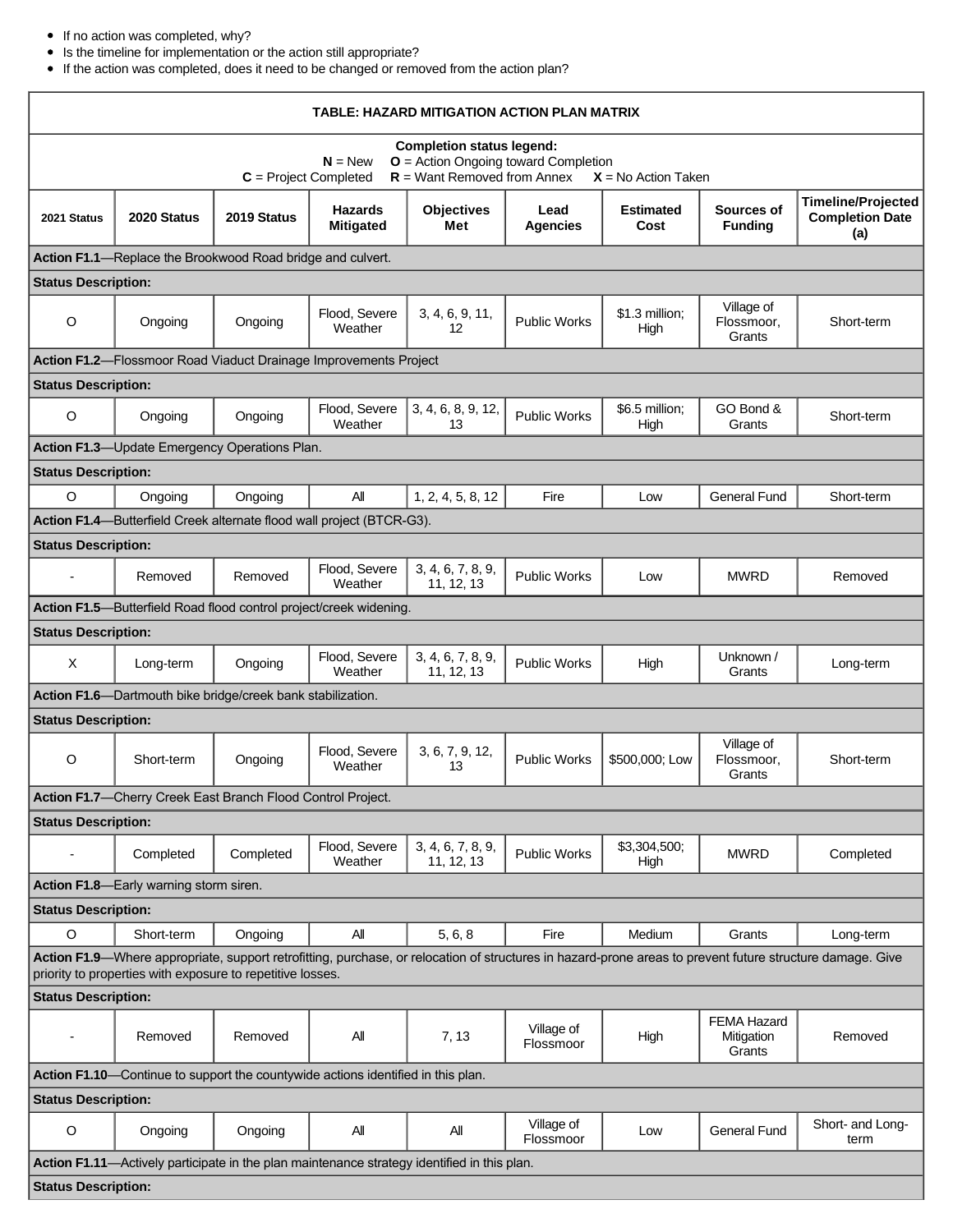| O                                                                                                                                                                                        | Ongoing                                                                                                                                                                                                                   | Ongoing    | Αll                                                                                                                                    | 3, 4, 6                         | DHSEM.<br>Village of<br>Flossmoor | Low                                                                         | General Fund                                                       | Short-term                                                                                                                                             |
|------------------------------------------------------------------------------------------------------------------------------------------------------------------------------------------|---------------------------------------------------------------------------------------------------------------------------------------------------------------------------------------------------------------------------|------------|----------------------------------------------------------------------------------------------------------------------------------------|---------------------------------|-----------------------------------|-----------------------------------------------------------------------------|--------------------------------------------------------------------|--------------------------------------------------------------------------------------------------------------------------------------------------------|
|                                                                                                                                                                                          | Action F1.12—Consider participation in incentive-based programs such as the Community Rating System, Tree City, and StormReady.                                                                                           |            |                                                                                                                                        |                                 |                                   |                                                                             |                                                                    |                                                                                                                                                        |
| <b>Status Description:</b>                                                                                                                                                               |                                                                                                                                                                                                                           |            |                                                                                                                                        |                                 |                                   |                                                                             |                                                                    |                                                                                                                                                        |
| $\circ$                                                                                                                                                                                  | Ongoing                                                                                                                                                                                                                   | Ongoing    | All                                                                                                                                    | 3, 4, 5, 6, 7, 9,<br>10, 11, 13 | Village of<br>Flossmoor           | Low                                                                         | <b>General Fund</b>                                                | Long-term                                                                                                                                              |
|                                                                                                                                                                                          | Action F1.13-Maintain good standing under the National Flood Insurance Program by implementing programs that meet or exceed the minimum NFIP<br>public assistance and information on floodplain requirements and impacts. |            |                                                                                                                                        |                                 |                                   |                                                                             |                                                                    | requirements. Such programs include enforcing an adopted flood damage prevention ordinance, participating in floodplain mapping updates, and providing |
| <b>Status Description:</b>                                                                                                                                                               |                                                                                                                                                                                                                           |            |                                                                                                                                        |                                 |                                   |                                                                             |                                                                    |                                                                                                                                                        |
| $\circ$                                                                                                                                                                                  | Ongoing                                                                                                                                                                                                                   | Ongoing    | Flooding                                                                                                                               | 4, 6, 9                         | Village of<br>Flossmoor           | Low                                                                         | General Fund                                                       | Short-term and<br>Ongoing                                                                                                                              |
|                                                                                                                                                                                          | Action F1.14—Where feasible, implement a program to record high water marks following high-water events.                                                                                                                  |            |                                                                                                                                        |                                 |                                   |                                                                             |                                                                    |                                                                                                                                                        |
| <b>Status Description:</b>                                                                                                                                                               |                                                                                                                                                                                                                           |            |                                                                                                                                        |                                 |                                   |                                                                             |                                                                    |                                                                                                                                                        |
| $\sf X$                                                                                                                                                                                  | Ongoing                                                                                                                                                                                                                   | Ongoing    | Flooding,<br>Severe<br>Weather                                                                                                         | 3, 6, 9                         | Village of<br>Flossmoor           | Medium                                                                      | General Fund:<br><b>FEMA Grant</b><br>Funds (Public<br>Assistance) | Long-term                                                                                                                                              |
|                                                                                                                                                                                          | Action F1.15-Integrate the hazard mitigation plan into other plans, programs, or resources that dictate land use or redevelopment.                                                                                        |            |                                                                                                                                        |                                 |                                   |                                                                             |                                                                    |                                                                                                                                                        |
| <b>Status Description:</b>                                                                                                                                                               |                                                                                                                                                                                                                           |            |                                                                                                                                        |                                 |                                   |                                                                             |                                                                    |                                                                                                                                                        |
| O                                                                                                                                                                                        | Ongoing                                                                                                                                                                                                                   | Ongoing    | All                                                                                                                                    | 3, 4, 6, 10, 13                 | <b>Public Works</b>               | Low                                                                         | <b>General Fund</b>                                                | Short-term                                                                                                                                             |
|                                                                                                                                                                                          | Action F1.16-Evans Rd. & Douglas Ave. Drainage Improvements Project                                                                                                                                                       |            |                                                                                                                                        |                                 |                                   |                                                                             |                                                                    |                                                                                                                                                        |
| <b>Status Description:</b>                                                                                                                                                               |                                                                                                                                                                                                                           |            |                                                                                                                                        |                                 |                                   |                                                                             |                                                                    |                                                                                                                                                        |
| $\circ$                                                                                                                                                                                  | Construction in<br>2021                                                                                                                                                                                                   | <b>New</b> | Flood                                                                                                                                  | 9                               | Flossmoor                         | \$904,000; High                                                             | MWRD, Village<br>of Flossmoor                                      | 2021                                                                                                                                                   |
|                                                                                                                                                                                          | Action F1.17-8 Back-Up Generators at Critical Facilities.                                                                                                                                                                 |            |                                                                                                                                        |                                 |                                   |                                                                             |                                                                    |                                                                                                                                                        |
| <b>Status Description:</b>                                                                                                                                                               |                                                                                                                                                                                                                           |            |                                                                                                                                        |                                 |                                   |                                                                             |                                                                    |                                                                                                                                                        |
| O                                                                                                                                                                                        | Short-term                                                                                                                                                                                                                | <b>New</b> | Earthquake,<br>Flood, Extreme<br>Heat, Lightning,<br>Hail, High<br>Wind. Snow.<br>Blizzard,<br>Extreme Cold.<br>Ice Storms,<br>Tornado | 1, 2                            | Flossmoor                         | 2 generators<br>cost \$100,000<br>each and 6<br>cost \$60,000<br>each; High | Flossmoor &<br>Grants                                              | TBD                                                                                                                                                    |
|                                                                                                                                                                                          | Action F1.18-Cherry Creek East Branch Flood Control.                                                                                                                                                                      |            |                                                                                                                                        |                                 |                                   |                                                                             |                                                                    |                                                                                                                                                        |
| <b>Status Description:</b>                                                                                                                                                               |                                                                                                                                                                                                                           |            |                                                                                                                                        |                                 |                                   |                                                                             |                                                                    |                                                                                                                                                        |
|                                                                                                                                                                                          | duplicate of<br>F1.7, remove                                                                                                                                                                                              | New        | Flood                                                                                                                                  | 9                               | <b>MWRD</b>                       | \$3,304,500                                                                 | Unknown                                                            | Unknown                                                                                                                                                |
| Action F1.19-Berry Lane Drainage Improvements Project                                                                                                                                    |                                                                                                                                                                                                                           |            |                                                                                                                                        |                                 |                                   |                                                                             |                                                                    |                                                                                                                                                        |
| <b>Status Description:</b>                                                                                                                                                               |                                                                                                                                                                                                                           |            |                                                                                                                                        |                                 |                                   |                                                                             |                                                                    |                                                                                                                                                        |
| O                                                                                                                                                                                        | New                                                                                                                                                                                                                       | <b>N/A</b> | Flood                                                                                                                                  | 1, 2                            | Village of<br>Flossmoor           | \$2,000,000                                                                 | ACOE, IEPA,<br>MWRD, Village<br>of Flossmoor                       | 2022                                                                                                                                                   |
| Action F1.20-Floodprone Properties Acquisition - 1648 Western Ave                                                                                                                        |                                                                                                                                                                                                                           |            |                                                                                                                                        |                                 |                                   |                                                                             |                                                                    |                                                                                                                                                        |
| <b>Status Description:</b>                                                                                                                                                               |                                                                                                                                                                                                                           |            |                                                                                                                                        |                                 |                                   |                                                                             |                                                                    |                                                                                                                                                        |
| N                                                                                                                                                                                        | $\overline{\phantom{0}}$                                                                                                                                                                                                  |            | Flood                                                                                                                                  | 1, 2, 5                         | Village of<br>Flossmoor           | \$400,000                                                                   | FEMA, MWRD,<br>Local Funds                                         | 2023                                                                                                                                                   |
| (a) Ongoing indicates continuation of an action that is already in place. Short-term indicates implementation within five years. Long-term indicates<br>implementation after five years. |                                                                                                                                                                                                                           |            |                                                                                                                                        |                                 |                                   |                                                                             |                                                                    |                                                                                                                                                        |

**Mitigation Success Stories:** Examples of mitigation success stories include, but are not limited to: received a Grant, completed a major mitigation project, etc.

Action F1.2 - Flossmoor Road Viaduct Drainage Improvements Project - In November of 2020, voters approved a General Obligation Bond referendum in the amount of \$10M. Approximately half of this bond will be used towards the Flossmoor Road Viaduct Drainage Improvements Project.

Action F1.16 - Evans Rd. & Douglas Ave. Drainage Improvements Project - The Village was approved for participation in the MWRD's Stormwater Partnership Program for the Evans Rd. & Douglas Ave. Drainage Improvements Project. This program will provide funding for 95.2% of the construction costs for the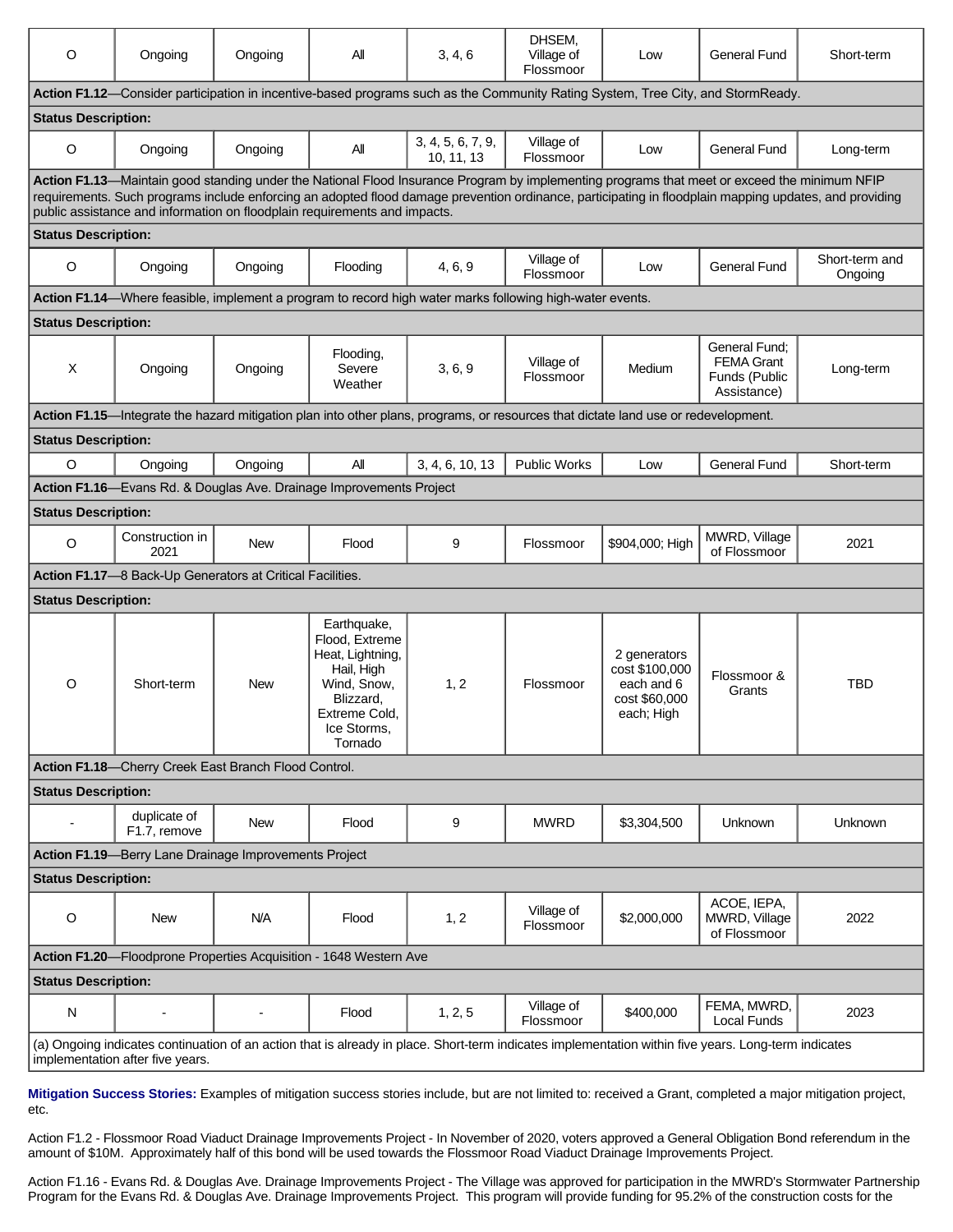project up to a not-to-exceed amount of \$754,000.

Action F1.19 - Berry Lane Drainage Improvements Project - The Village entered into a project agreement with the Army Corps of Engineers Section 219 Grant Program (\$1M) for the construction of the Berry Lane Drainage Improvements Project. The Village also received grants from the MWRD Green Infrastructure Program and the IEPA Green Infrastructure Grant Opportunities Program (GIGO) for the green infrastructure (permeable street pavers and storage) portion of the project on Berry Lane.

Future Needs: Examples of future needs include, but are not limited to: receiving training to better understand the mitigation grant application process, studies that may be needed to better understand hazards/risks, etc.